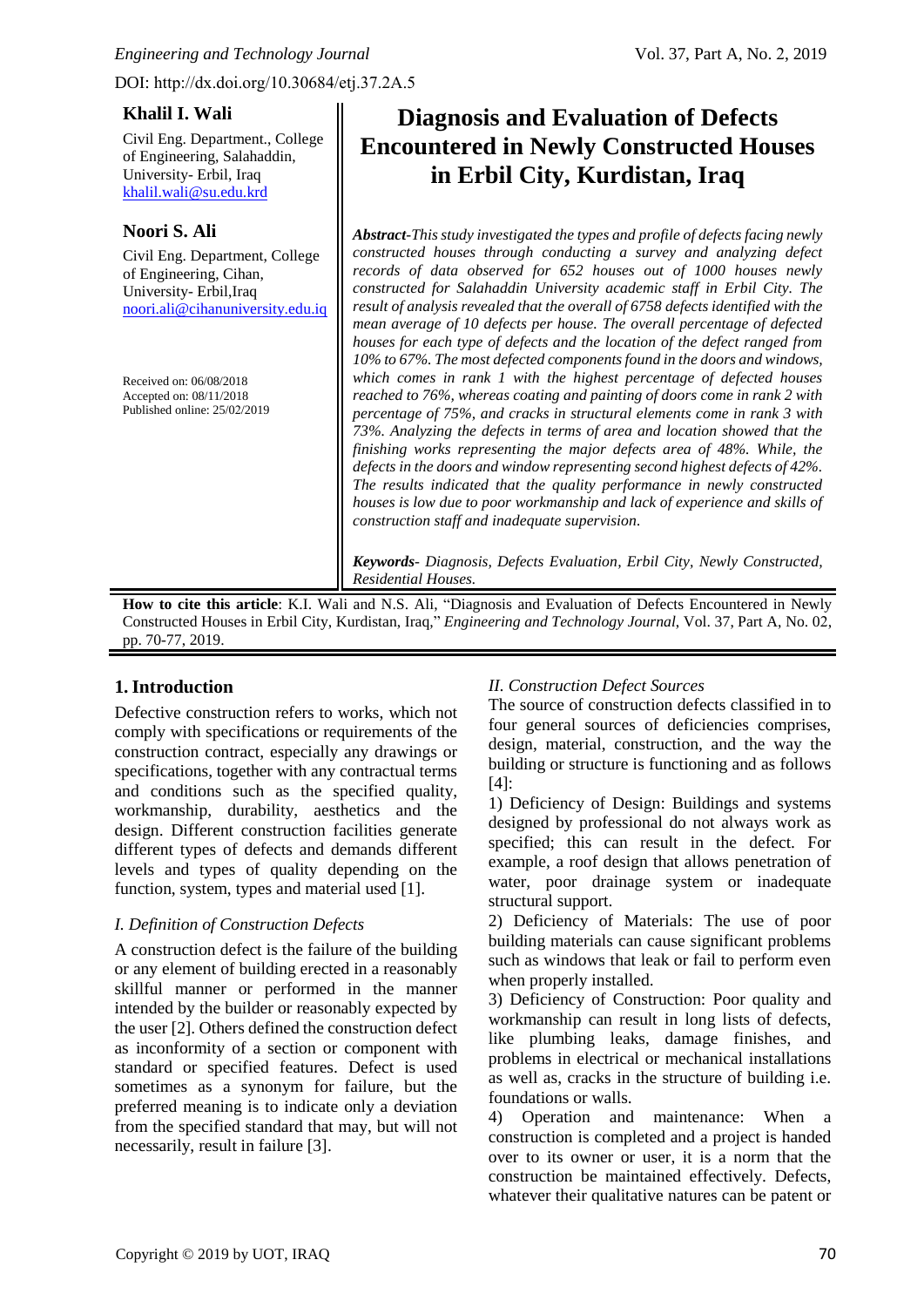latent. A patent defect is detectable either at or before apparent practical completion of work or during the defects liability period. By contrast, a latent defect is one that has been concealed in the works and may not be apparent for so many years. The terms latent and patent are opposite. A latent defect will exist before discovered as hidden or concealed flaws in the work [2]. The construction defects can be classified into structural defects and non-structural defects as shown below [2, 5].

#### *III. Structural defect*

It means any defect occurred in a structural element (retaining walls, columns, beams, slabs, etc.) of a building that is related to defective design, defective faulty workmanship, defective material and sometimes any combination of them.

## *IV. Non-structural defect*

It is a defect occurrence in non-structural components of the building because of defective works. It includes defect in the non-structural component of building, electrical and mechanical services, dampness in old buildings, and defects in plaster and finishing works.

## **2. Literature Review**

## *I. Causes of Defects*

Collected information by a researcher on 3000 defects found on site in seven building projects in Sweden showed that the causes were primarily ascribed to the individuals' actions, knowledge, education, motivation. Lack of motivation was found to be the most common and significant cause. Furthermore, 50% of the total defect costs were caused by lack of individual's motivation, and more than 25% of defect costs were due to the lack of knowledge and 12% caused by lack of communications [6].

A study indicated that the failure mechanism that caused by design related latent defects and due to design parameters that could prevent occurrence of these defects. They found that the three most important design related defects causes were; weather impact, occupant's impact, and dampness from the wet elements [7]. Another study examined the factors leading to poor workmanship quality in public building projects using questionnaires forms. Found that these factors were because of poor management, complicated role of subcontractors, lack of experience and competency of workers, lack of communication due to language barrier, unsuitable construction machinery [8]. The causes of construction defects using fault trees and risk importance measures. A study conducted for developing a methodology to identify and quantify the occurrence of risks due

to defective pathways, they applied the methodology to four residential projects in Dubai confirmed that its applicability as an effective tool for analyzing the risk of defect cause in construction [9].

A study revealed that inadequate artisan skills are the major causes leading to the defects in houses, and that cracks are the most frequently occurring. The study also revealed that construction- related causes of defects dominate over design-related causes. The study comprises a list of the causes from highest rank to lowest as follows [10]:

1) Contractor related causes:

Inadequate artisan skills, incompetent contractors, lack of quality management during construction, lack of inspection during construction, lack of management of construction process, inadequate laborer skills, contractor errors, lack of motivation of contractor, defective materials used.

2) Consultant related causes:

Non-compliance with specifications, unqualified designers, lack of communication between designers and contractors, lack of quality management during design, design errors, inappropriate specifications and conflicting details on drawings. During a study conducted on seven schools in Kedah, Malaysia, the contribution of building factors was climatic condition, building age, and maintenance of school buildings, poor workmanship, and insufficient awareness [11].

## *II. Position of Defects*

The defects may occur in any elements of the building, particularly in poorly designed and constructed. Such defects include; cracks in walls especially wherever exists weakness, i.e. windows and doors junctions with extensions, as well as moisture rising in the elements; uneven ground floor slabs, expansion and contraction movement in upper floors; moisture penetration of roof; cracks in plastering [12].

## *III. Area of Defects*

A study showed that wet areas which presents10% of a building area are contributing between 30% 50% of the building total repair and maintenance expenditure, and found that defects in building due to the wet areas are mostly attributed to the drying and wetting occurrence in wet areas like bathrooms and kitchens. In addition, the study revealed that the most common type of defected areas, are often accounting for 53% of all the defects studied areas [13]. Another study showed that the defects profile of 327 new houses in the UK in respect to the defects number, type and location mostly related to wet areas such as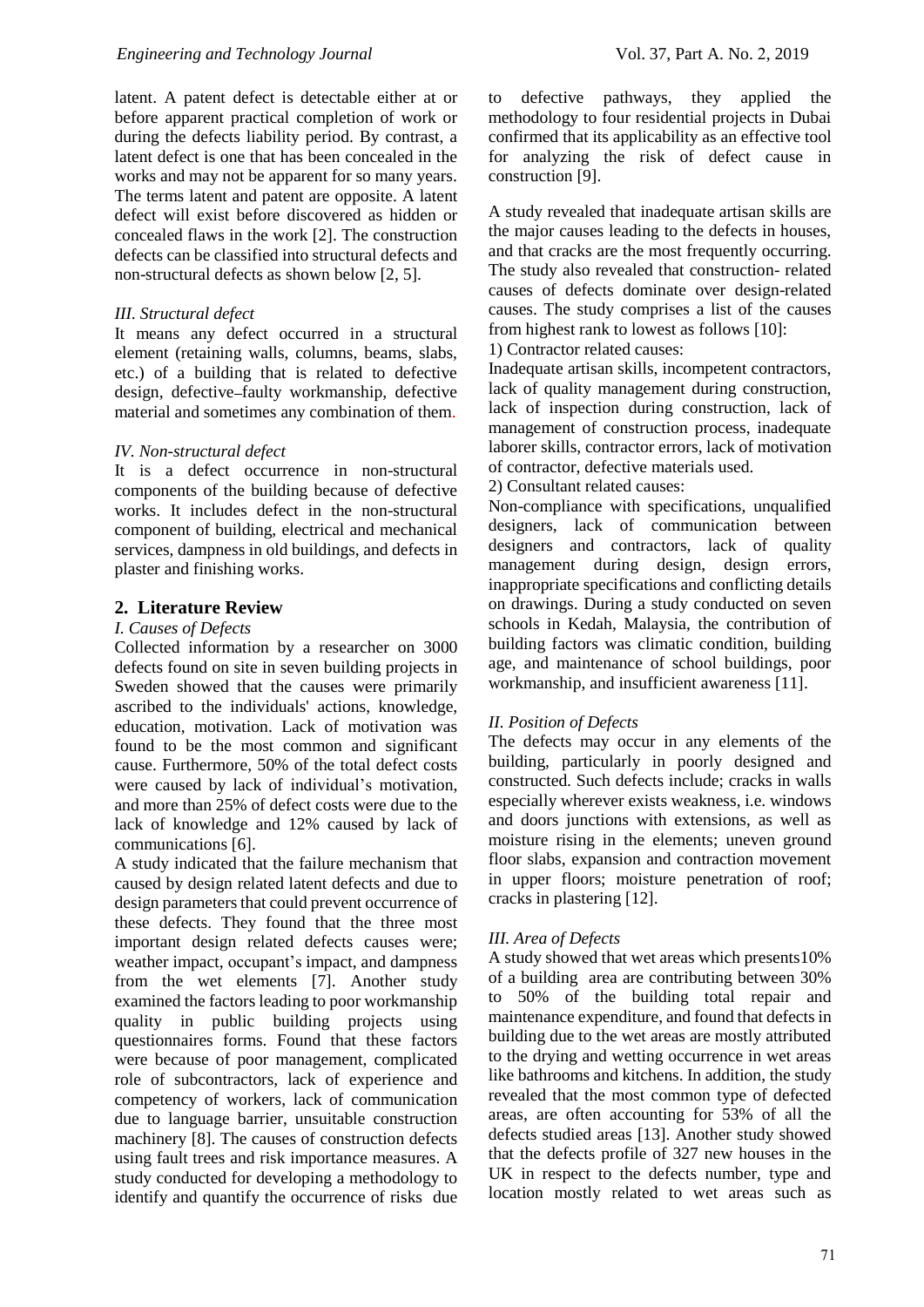kitchens and bathrooms remained as two most significant defective areas, with a high needs for continues maintenance and repair [14].

#### *IV. Defect Cost*

The cost of the defect is the cost of resources used for repairing the defective work. Various factors are measured as rework time. Time is a lost in waiting and delay because of defects. Defective works not only contributes to the final cost of repairing but also to the cost of maintenance. Defects can affect the success of construction project significantly [1]. Another study focused on defect costs of new houses constructed in Victoria, Australia between 1982 and 1997, revealed that one house out of eight reported defects, and that the cost of rectification was about 4% of the construction contract cost [15]. An earlier study on seven building project monitored during the phase of production showed that the cost of defects corresponds to 4.4% of the production cost. The time to correct the defects was about 7% of the total working time [16].

#### *V. Defect Liability Period*

Construction contracts are commonly known as a defects liability period agreement. The defects liability period is the specified period of time within which the contractor is contractually obliged to repair all defective works, which have appeared in the project during the period of maintenance. The defects liability period usually commences on practical or substantial completion of the project and extends for a specified period, usually for 12 months. Another study conducted at the Federal University of Technology, Akure, Nigeria.

The study revealed that 6 months defects liability period practice in Nigeria instead of 12 months is not reasonable enough to allow defects to manifest which really poses a major threat to clients and amount to national economic losses [17].

#### **3. Materials and Methods**

#### *I. The Study Area*

The Zanko's New Village of 1000 new-built residential houses for the Salahaddin University's Academic Staff in Erbil city chosen as a case study area. This project carried out by local general contractor from 2009 to 2012. The construction of the project commenced on 1/7/2009 with duration of 915 days (2.5 years). The contract was awarded as a lump-sum contract. The data collected directly after taking-over and before occupation by their owners. The data observed through questions of existing defects; types, locations, areas from archived records of defects of number of surveyed houses was 652 consisting more than 65% of total number of 1000 units. The plot area of each house is 250 m<sup>2</sup> .The mean total built floor area is 148.70 m<sup>2</sup> of one floor distributed in Zones A, C and D, while the houses in 2 floor distributed in Zone B and C with a built area is of  $268 \text{ m}^2$  as shown in Table 1. The selling price for one-floor house was \$53200, while for two-floor house was \$83200. Total cost 1000 houses approximately \$63520000 as listed in Table 2. The master plan for Zanko's New Village of 1000 houses distributed in four zones, A, B, C and D, it is located just behind the College of Engineering, Salahaddin University as illustrated in Figure 1.

| No. of houses | No. of floors | No. of Surveyed | % of surveyed |  |  |
|---------------|---------------|-----------------|---------------|--|--|
|               |               | houses          | houses        |  |  |
| 138           |               | 98              |               |  |  |
| 268           | 1 and 2       | 184             | 69            |  |  |
| 242           | 1 and 2       | 123             |               |  |  |
| 352           |               | 247             | 70            |  |  |
| 1000          |               | 652             | 65.2          |  |  |
|               |               |                 |               |  |  |

**Table 1: Distribution of houses in zones** 

|  | Table 2: Costs Profile of 1000 Houses distributed in Zones |
|--|------------------------------------------------------------|
|--|------------------------------------------------------------|

| Zone  | No. of houses   | No. of houses  | Cost of houses | Cost of houses       | <b>Total Cost</b> |
|-------|-----------------|----------------|----------------|----------------------|-------------------|
|       | With one –floor | With two-floor | With one-floor | With two-floor<br>-S | \$                |
|       |                 |                |                |                      |                   |
| A     | 138             |                | 7341600        |                      | 7341600           |
| B     | 86              | 182            | 4575200        | 15142400             | 19717600          |
| B     |                 |                |                |                      |                   |
| C     | 80              | 162            | 4256000        | 13478400             | 17734400          |
| C     |                 |                |                |                      |                   |
| D     | 352             | $\Omega$       | 18726400       |                      | 18726400          |
| Total | 656             | 344            | 35899200       | 28620800             | 63520000          |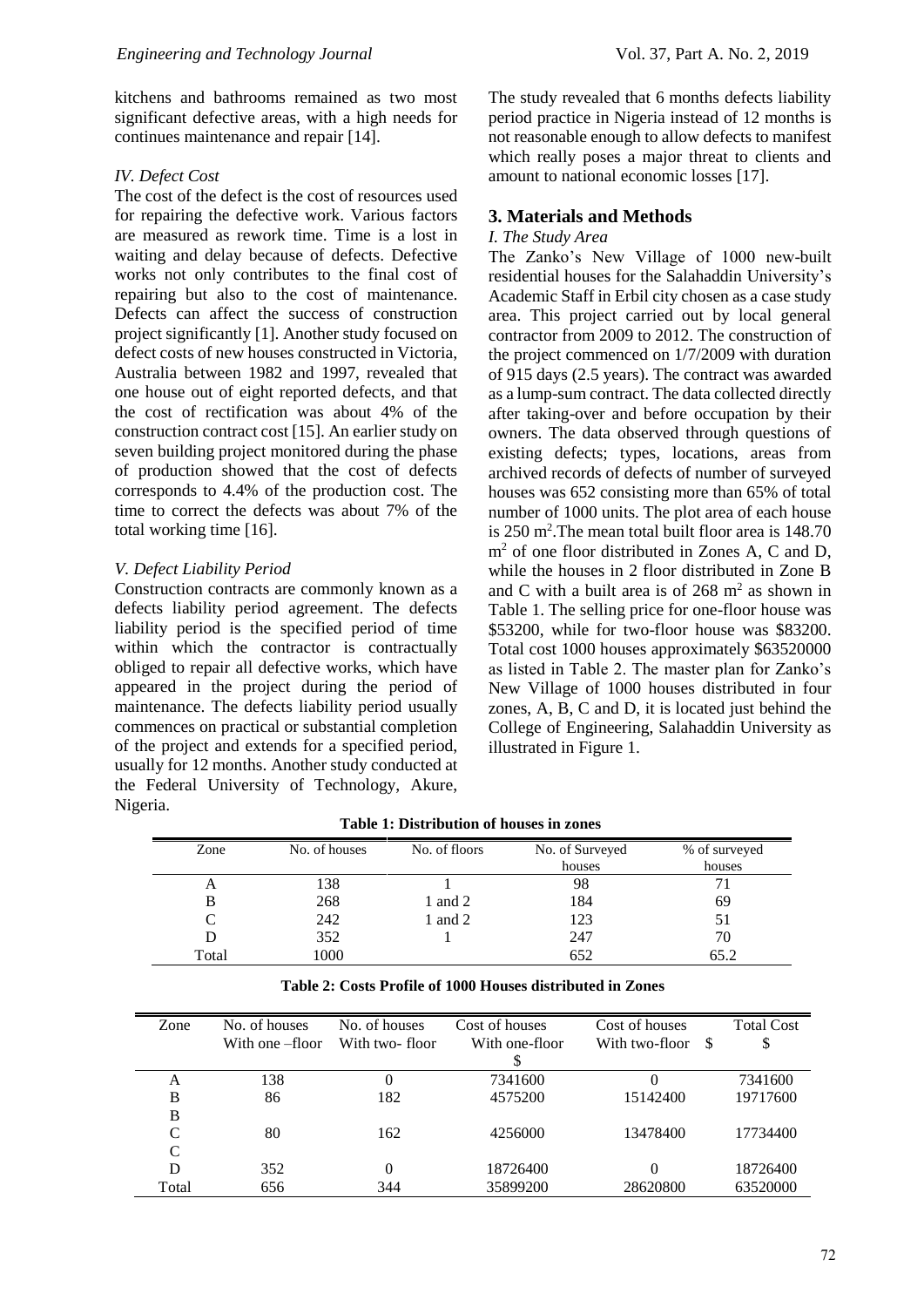

**Figure 1: Master Plan of Zanko's New Village of 1000 Houses for Academic Staff** 

#### **4. Data Analysis and Discussion**

The current investigation involved sampling and analyzing the collected data of 652 completed questionnaires by conducting a random surveying of 652 houses out of 1000 the analysis of the collected data revealed that a total 6758 defects were identified within surveyed area with a mean average of 10 defects per house. The mean average number of defects per item of defect type were 270 defects. This study found that the highest five records of defective areas were related to the opening of doors, coating (painting) of doors, cracks and broken spaces in the doors and windows, and defects in gypsum plastering as 497, 491, 472, and424, 404 defects respectively. The detailed defects distributed in terms of numbers of defects and percentages on zones basis as summarized in Table 3.

The statistical analysis for defective houses in Zone A shows that about 85% of houses suffer from cracks in walls and structure elements, 84% of houses with defects of door coating and painting and 6% of houses with defect in the main and sub circuits electrical works. While in Zone B, the percentage of houses with defect of cracks in walls and structure elements reached 68%, opening of doors, handles of doors and windows and door coating are with the same percentages of 71% while 10% of houses with defect of main and sub circuits. The lowest percentage of houses with defects in mixing tapes reached 14%. The records shows that in Zone C, the highest percentage of defects were in the doors and windows functioning, coating and painting of doors at 84% and 80% respectively. Whereas, in Zone D, the highest percentages of defects are of cracks in the doors, and windows poor functioning is 76% and 75% respectively. The lowest percentage of defects is recorded 7% in the main and sub circuits. Consequently, the highest overall percentage of defected houses is 76% in the doors and windows functioning. Whereas,75% of the houses suffer from the defect in paint coating of doors, and 73% of the houses having cracks in walls, while only10% of the houses with defects of main and sub circuits of electrical works. It is worth mentioning that the main reason of recording a low percentage defects in the items of electrical works were due to unavailability of city electricity power to function, test and detect the defects involved in electricity works.

Further analysis was undertaking in terms of ranking 25 components of the defective items as listed in the last column in Table 3. Showing that eleven major defected items recorded more than 50% of the houses, comprised the defected doors and windows comes in rank 1 with the highest percentage of defected houses reached to 76%, whereas coating and painting of doors come in rank 2 with percentage of 75%, and cracks in walls and structure comes in rank 3 with 73%. The eleven significant defective items presented in Figure 2. Despite the relatively high number of defects found in this study, other studies also recorded the significant number of defects. For comparison purposes, it is worth mentioning that a study carried out confirmed 42 of the defective items identified across 216 new residential buildings. Concluding that the 10 most significant defects in ranking order comprise: uneven painting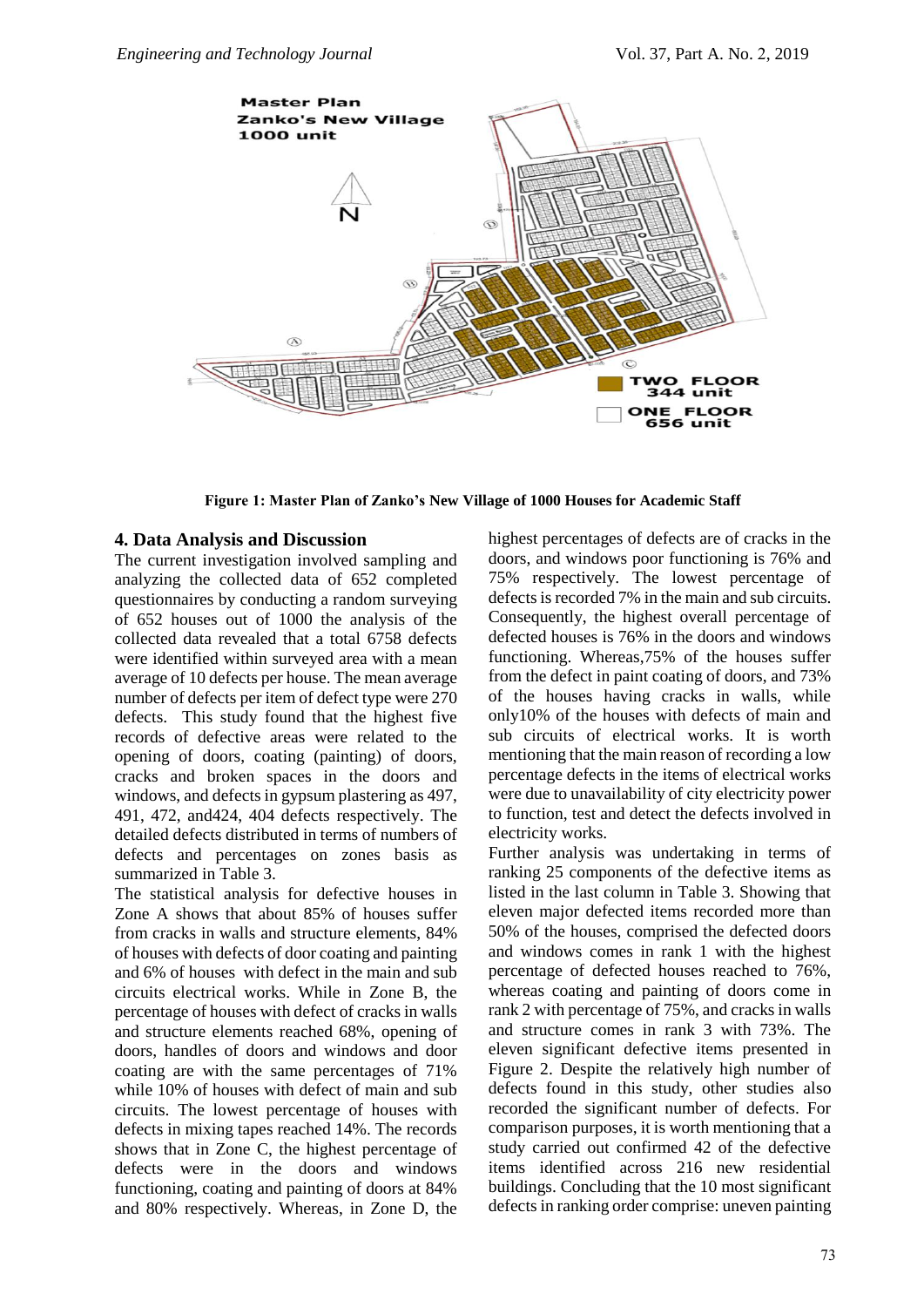surfaces, poor finishing works, poor flooring, poorly fixed door and window handles, poorly installed kitchen units, building cracks, poorly fixed toilet, and the number of defects in uneven painting was about to 70% [18].

Furthermore, the analysis of data of current research found that the highest average of 12 defects per house found in Zone C, while the lowest defects per house of 9 recorded in Zone D. Whereas the average defects in Zone A and B were 11 and 10 respectively, as shown in Figure 3.

The data listed in Table 4, shows that the highest percentage of defects appeared in finishing works, doors/windows and handrails totaling more than 90 percent of defects.

Figure 4 represents the overall percentage of defects distributed by area of defects and as follows:

1. Finishing works, comprises stone facing, cement plastering, gypsum plastering, skirts, the coating of doors, flaws in house coating, tying false ceiling with ceiling, wall tiling and ground tiles representing 48%.

2. Site works; they are only marginalization of the garden represent 2%.

3. Defects in the doors and window recording 42%, which include handrail, spaces between windows and wall, spaces around doors and windows using silicon, the opening of doors, spaces in closing doors and windows and main door made.

4. Defects in Electrical works 5%, including fixing of electrical sockets and switches, lights and fans working and main and sub circuits working.

5. Plumbing works such as flushing cistern working and mixing taps working of 3%.

A Similar study carried out, revealed that in 16 areas of defects were identified that the 3209 defects recorded (in 327 new homes). The most two significant areas with highest numbers of defects were in kitchen (479 defects; 14.9%) and in bathrooms (454 defects; 14.1%), external doors (320; 10%), building envelope (287; 8.9%) and in bedroom (235; 7.3%) [14].







**Figure 3: Average number of defects per house per zone**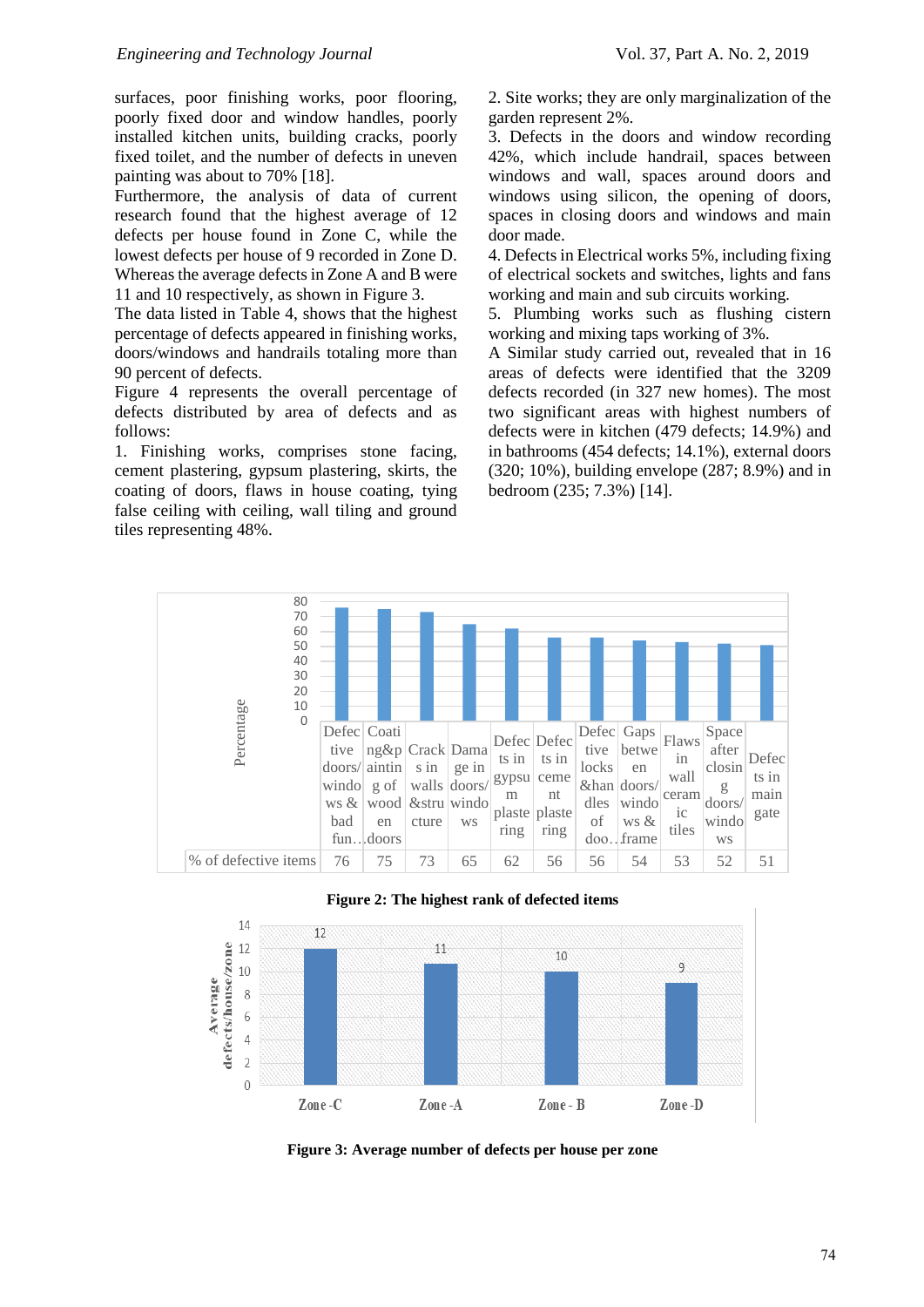|                |                                  |              |               | Zones        |                 |               |                          |
|----------------|----------------------------------|--------------|---------------|--------------|-----------------|---------------|--------------------------|
|                |                                  | A            | $\bf{B}$      | $\mathbf C$  | D               | Total         | Rank                     |
| Item           | Type of defect and location      | 98           | 184           | 123          | 247             | 652           |                          |
|                |                                  |              |               |              |                 |               |                          |
|                |                                  | Houses<br>83 | Houses<br>125 | Houses<br>76 | Houses<br>188   | Houses<br>472 |                          |
|                |                                  |              |               |              |                 |               | $\overline{3}$           |
| 1              | Cracks in walls & structure      | (85%)        | (68%)         | (62%)        | (76%)           | (73%)         |                          |
| $\overline{2}$ |                                  | 20           | 50            | 32           | 74              | 176           | 16                       |
|                | Stoppage of water on roof        | (20%)        | (27%)         | (26%)        | (30%)           | (27%)         |                          |
| 3              |                                  | 25           | 40            | 41           | 40              | 146           | 19                       |
|                | Flaws in facing stone            | (26%)        | (22%)         | (33%)        | (16%)           | (23%)         |                          |
| $\overline{4}$ |                                  | 56           | 109           | 74           | 128             | 367           | $6 \overline{6}$         |
|                | The defects in cement plastering | (57%)        | (59%)         | $(60\%)$     | (52%)           | (56%)         |                          |
| 5              | The defects in Gypsum            | 58           | 125           | 75           | 146             | 404           | $\overline{2}$           |
|                | plastering                       | (59%)        | (68%)         | (61%)        | (59%)           | (62%)         |                          |
| 6              |                                  | 20           | 52            | 37           | 57              | 166           | 18                       |
|                | Flaws in skirts and floors       | (20%)        | (28%)         | (30%)        | (23%)           | (25%)         |                          |
| 7              |                                  | 22           | 52            | 39           | 62              | 175           | 17                       |
|                | Defect in ladder handrail        | (23%)        | (28%)         | (32%)        | (25%)           | (27%)         |                          |
| 8              | Gaps between door/windows        | 55           | 98            | 71           | 116             | 340           | 10                       |
|                | and walls                        | (56%)        | (53%)         | (58%)        | (47%)           | (52%)         |                          |
| 9              | Treatment of gaps using silicon  | 61           | 90            | 73           | 94              | 318           | 12                       |
|                | is good                          | (62%)        | (49%)         | (59%)        | (38%)           | (49%)         |                          |
| 10             |                                  | 63           | 118           | 95           | 148             | 424           | $\overline{4}$           |
|                |                                  | (64%)        | (64%)         |              |                 | (65%)         |                          |
| 11             | Damages in doors or windows      | 78           | 131           | (77%)        | $(60\%)$<br>185 | 497           |                          |
|                | Doors and windows functioning    |              |               | 103          |                 |               | $\mathbf 1$              |
|                | well                             | (82%)        | (71%)         | (84%)        | (75%)           | (76%)         |                          |
| 12             | No spaces in closing doors and   | 52           | 99            | 76           | 126             | 353           | 8                        |
|                | window                           | (53%)        | (54%)         | (62%)        | (51%)           | (54%)         |                          |
| 13             | Defects in handles& locks of     | 70           | 131           | 85           | 82              | 368           | $\overline{1}$           |
|                | doors & windows                  | (71%)        | (71%)         | (69%)        | (33%)           | (56%)         |                          |
| 14             | Coating &painting wooden         | 82           | 131           | 98           | 180             | 491           | $\underline{2}$          |
|                | doors is good                    | (84%)        | (71%)         | $(80\%)$     | (73%)           | (75%)         |                          |
| 15             | Flaws in coating & painting of   | 19           | 48            | 46           | 67              | 180           | 15                       |
|                | house                            | (19%)        | (26%)         | (37%)        | (27%)           | (28%)         |                          |
| 16             | Flushing cistern of closet       | 24           | 33            | 25           | 35              | 117           | $22\,$                   |
|                | working well                     | $(25\%)$     | (18%)         | (20%)        | (14%)           | (18%)         |                          |
| 17             | Water mixing taps working        | 21           | 25            | 21           | 32              | 99            | 24                       |
|                | properly                         | (21%)        | (14%)         | (17%)        | (13%)           | (15%)         |                          |
| 18             | Electrical sockets &switches     | 29           | 35            | 41           | 44              | 149           | 20                       |
|                | fixed well                       | (30%)        | (19%)         | (33%)        | (18%)           | (23%)         |                          |
| 19             |                                  | 14           | 28            | 31           | 30              | 103           | 23                       |
|                | Lights & fans working properly   | (14%)        | (15%)         | (25%)        | (12%)           | (16%)         |                          |
| 20             | Electrical main & sub circuits   | 6            | 18            | 25           | 17              | 66            | 25                       |
|                | working                          | $(6\%)$      | $(10\%)$      | (20%)        | (7%)            | $(10\%)$      |                          |
| 21             |                                  | 48           | 85            | 80           | 106             | 319           | 13                       |
|                | Defects in false ceiling         | (49%)        | (46%)         | (65%)        | (43%)           | (49%)         |                          |
| 22             |                                  | 44           | 105           | 65           | 133             | 347           | $\overline{9}$           |
|                | Flaw in wall ceramic tiles       | (45%)        | (57%)         | (53%)        | (54%)           | (53%)         |                          |
| 23             |                                  | 28           | 53            | 43           | 99              | 223           | 14                       |
|                | Flaw in ground tiles             | (29%)        | (29%)         | (35%)        | (40%)           | (34%)         |                          |
| 24             |                                  | 14           | 37            | 42           | 32              | 125           | 21                       |
|                | Marginalization of the garden    |              |               |              |                 |               |                          |
|                | lining                           | (14%)        | (20%)         | (34%)        | (13%)           | (19%)         |                          |
| 25             |                                  | 56           | 98            | 68           | 111             | 333           | $\overline{\mathbf{11}}$ |
|                | Defect in main gate              | (57%)        | (53%)         | (55%)        | (45%)           | (51%)         |                          |
|                | Total number of defects          | 1048         | 1916          | 1462         | 2332            | 6758          |                          |
|                | Average number of defect per     |              |               |              |                 |               |                          |
|                | item                             | 42           | $77\,$        | 58           | 93              | 270           |                          |

## **Table 3: Number of defected houses per zone and percentage of surveyed houses**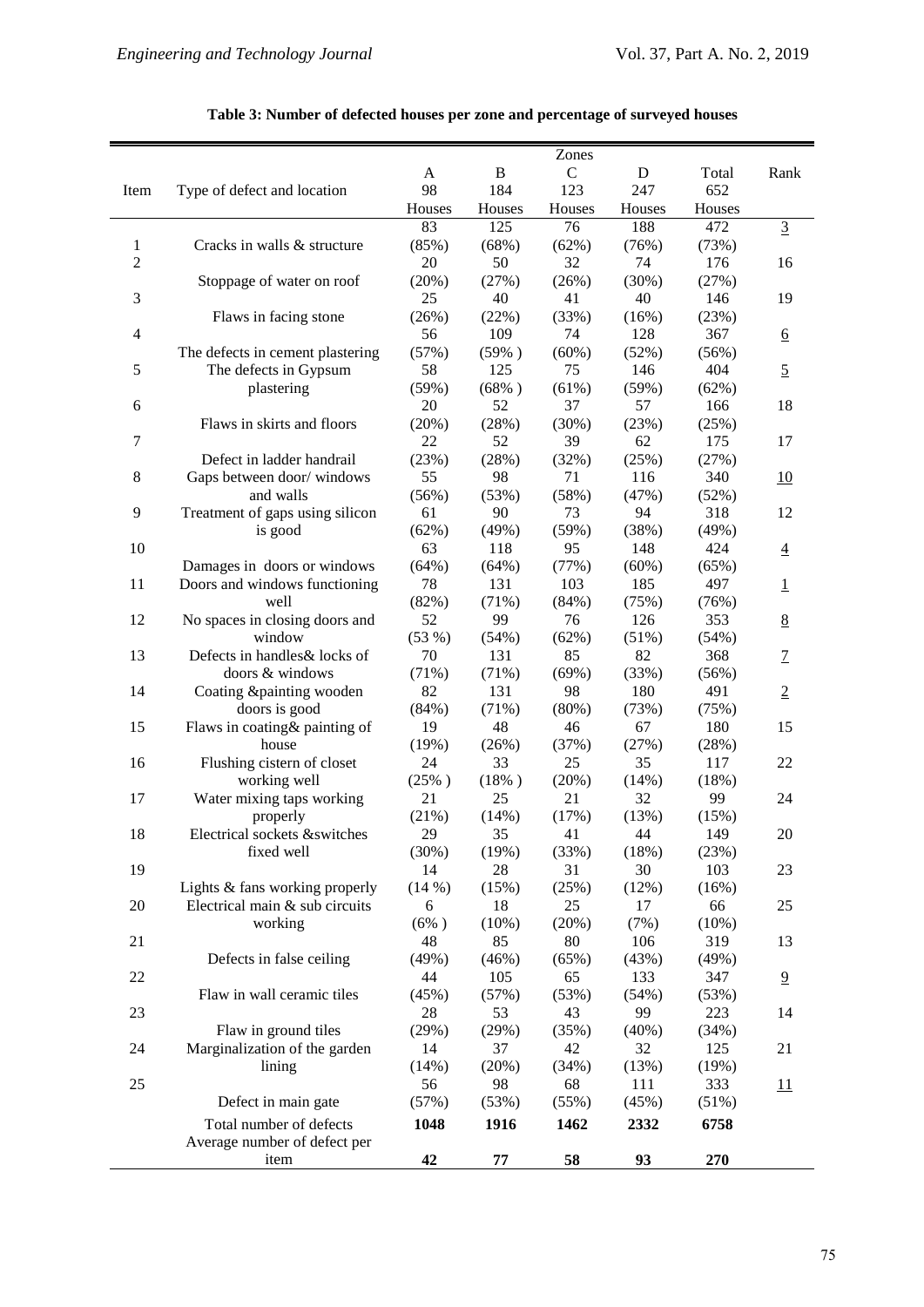

**Figure 4: Overall percentage of defects distributed by area of work** 

| <b>Zones</b>           |              |              |                 |               |                      |
|------------------------|--------------|--------------|-----------------|---------------|----------------------|
| Area of Work           | A            | B            | C               | D             | <b>Overall Total</b> |
| <b>Finishing Works</b> | 483<br>(46%) | 923<br>(48%) | 667<br>$(46\%)$ | 1218<br>(52%) | 3291<br>(48%)        |
|                        | 14           | 37           | 42              | 32            | 125                  |
| Site Work              | $(1\%)$      | $(2\%)$      | (3%)            | $(1\%)$       | (2%)                 |
| Doors and Windows      | 457          | 817          | 610             | 924           | 2808                 |
| & Handrail             | (44%)        | (43%)        | (42%)           | $(40\%)$      | (42%)                |
|                        | 49           | 81           | 97              | 91            | 318                  |
| Electrical Works       | (5%)         | (4%)         | (7%)            | (4%)          | (5%)                 |
|                        | 45           | 58           | 46              | 67            | 216                  |
| Plumbing Works         | (4%)         | (3%)         | (3%)            | (3%)          | (3%)                 |

| Table 4: Defects distribution on the areas of works |  |
|-----------------------------------------------------|--|
|-----------------------------------------------------|--|

# **5. Conclusions**

This paper has examined the defects facing newly constructed houses in Erbil City, and based on the collected data and analysis, hence the following findings conclusions are drawn:

1. The total number of defects found in 652 newly constructed houses covered by the survey reached to 6758 defects representing an overall average of 10 defects per new house.

2. Among 25 types of defects covered by the survey, the most significant eleven types of defects found were; existence of gaps between doors/windows and walls presented 76% of total defective items, coating and painting of doors 75%, damages in the doors and windows reached to73%. Whereas, defects in gypsum plastering works 65%, defects in cement plastering and defect locks and handle of doors both accounting 56%, gaps between door/window and frame 54%, flaws in wall tiles 53%, space after closing doors and windows 52% and defects in main gate 51%.

3. The average number of defects per house recorded 11, 10, 12 and 9 in zones A, B, C, and D respectively.

4. The overall percentage of defect distributions on areas and locations found that in finishing works presented 48%, whereas in doors and windows recorded 42%, Electrical works only 5%, plumbing works 3% and Site works 2%.

## **References**

[1] N.V. Bagdiya and Wadalkar, "Review Paper on Construction Defects", IOSR Journal of Mechanical and Civil Engineering (IOSR-JMCE), Volume 12, Issue 2, No. III, PP 88-91, 2015.

[2] A.M. Ojo and O.O.Ijatuyi, "Defective Construction in Residential Buildings. A study of Sunahine Gardens, Akure Nigeria", International Journal of Civil Engineering, Construction and Estate Management, Vol., 1, No.2, pp. 16-30, 2014.

[3] R. Mansor, A.O. Mydin Md, M. Ismail, and W.M. Harun, "Categorization of General Problems and Defects in Historical Building", UEM, ISSN 14 3-7397 ANAL XIX, NR1, 2012